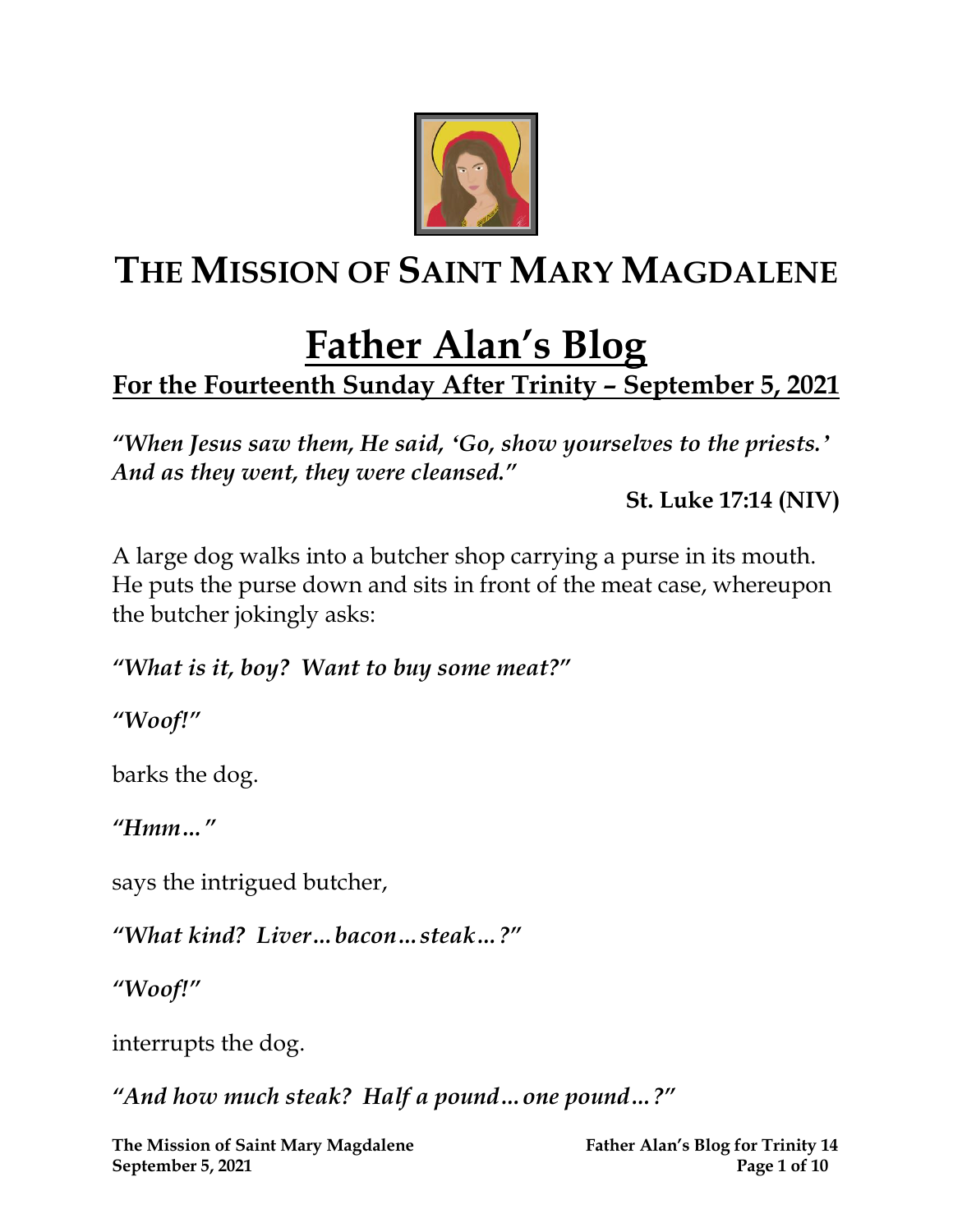#### *"Woof!"*

The amazed butcher wraps up the one pound of steak and finds the money in the dog's purse. As the dog leaves, the butcher decides to follow him. The dog enters an apartment house, climbs to the third floor, and begins scratching at a door. With that, the door swings open and an angry man starts shouting at the dog. The butcher tries to intervene:

*"Stop! That dog's the most intelligent animal I've ever seen!"*

#### *"Intelligent?!?"*

snarls the man,

#### *"This is the third time this week that he's forgotten his key."*



To say the least, the angry man was anything but thankful. Contrast that with the story of a young woman who worked in the downtown core of a large city. Every morning, she encountered a heavyset middle-aged woman in a shabby coat who was soliciting spare change in front of an old brick church. The middle-aged woman greeted everyone with a smile and a pleasant:

#### *"Good morning!"*

The young woman nearly always gave her something. After almost a year of this routine, however, the middle-aged woman in the shabby coat disappeared. Over the next few months, the young woman wondered what had happened to her. Then one beautiful spring morning, the middle-aged woman was in front of the old brick church again still wearing the same shabby coat. From across the street, the young woman saw the middle-aged woman and delightedly crossed

**The Mission of Saint Mary Magdalene Father Alan's Blog for Trinity 14 September 5, 2021 Page 2** of 10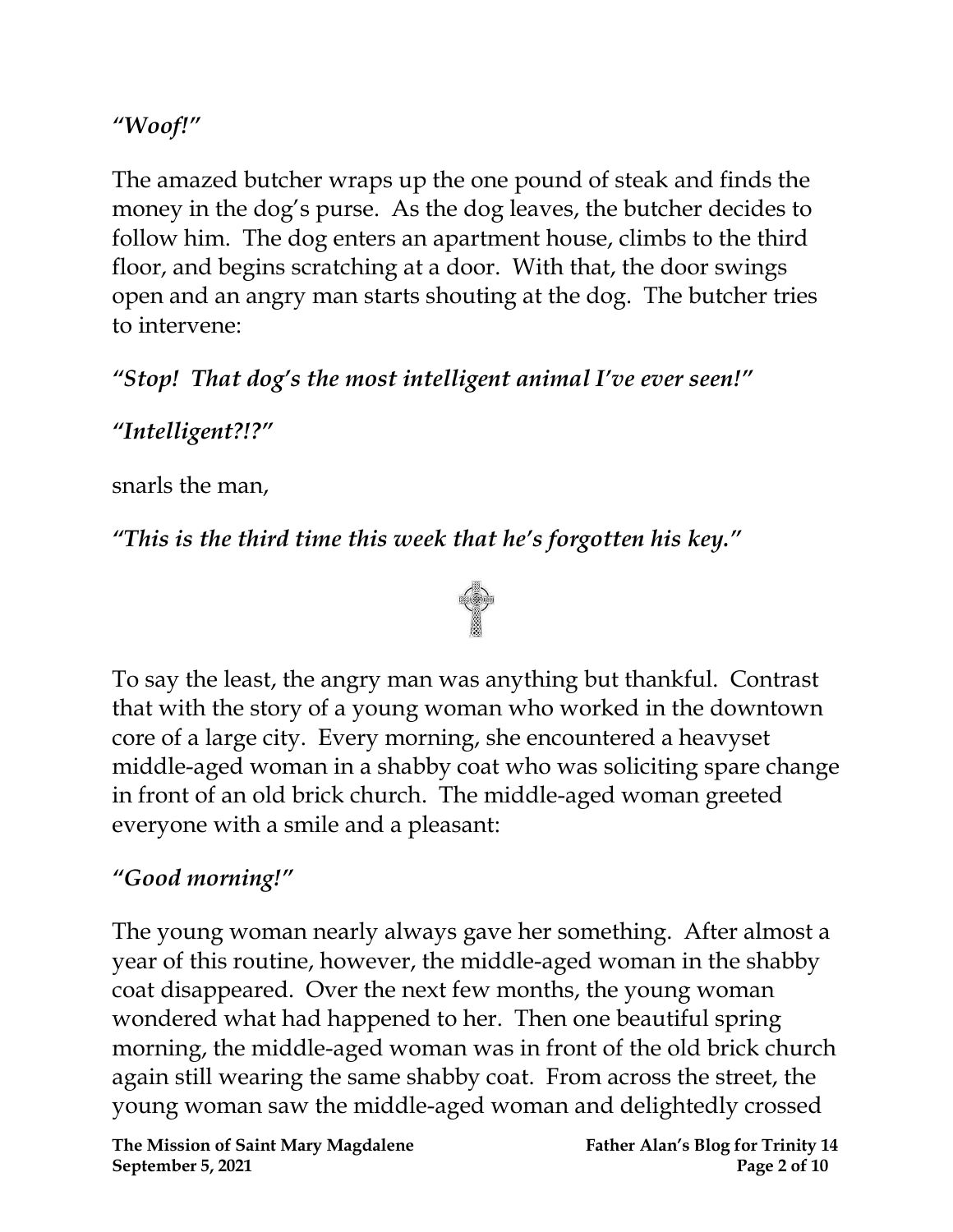over to her. As the young woman reached into her purse for the usual donation, the middle-aged woman stopped her and smilingly said:

*"Thank you so much for helping me all those days. You won't see me again because I've managed to get a job."*

And with that, the middle-aged woman reached into a large paper bag and handed the young woman a wrapped package. The middleaged woman had been standing at her old spot waiting – not for a handout – but for the people she recognized, so that she could give each of them a doughnut. Now she – quite unlike the angry man in the first story – was truly thankful



Today's Gospel Lesson (St. Luke 17:11-19) has much to teach us about "thankfulness". However, during the past week, one particular point came to my mind while reading this passage of Holy Scripture:

#### **Let us be thankful even when we find ourselves in difficult circumstances.**

Because I firmly believe this kind of thankfulness, above all, is born of, and demonstrates, "faith". I also find that Christians all-too-often read St. Luke's account of "Jesus' Healing of the Ten Lepers" way too quickly and much too casually. So – owing to the much-appreciated help of Roman Catholic missionary, Deacon Pat Kearns – let's take a few minutes and try to picture what was really happening that noteworthy day along the border between Samaria and Galilee.

As Jesus was making His way to Jerusalem for the final time, He meets ten men who are sufferers of the worst disease of their day, leprosy. Known today as "Hansen's Disease", it is caused by a type of bacteria called "mycobacterium leprae", that multiplies extremely slowly. Specifically, its incubation period **can last up to 20 years**.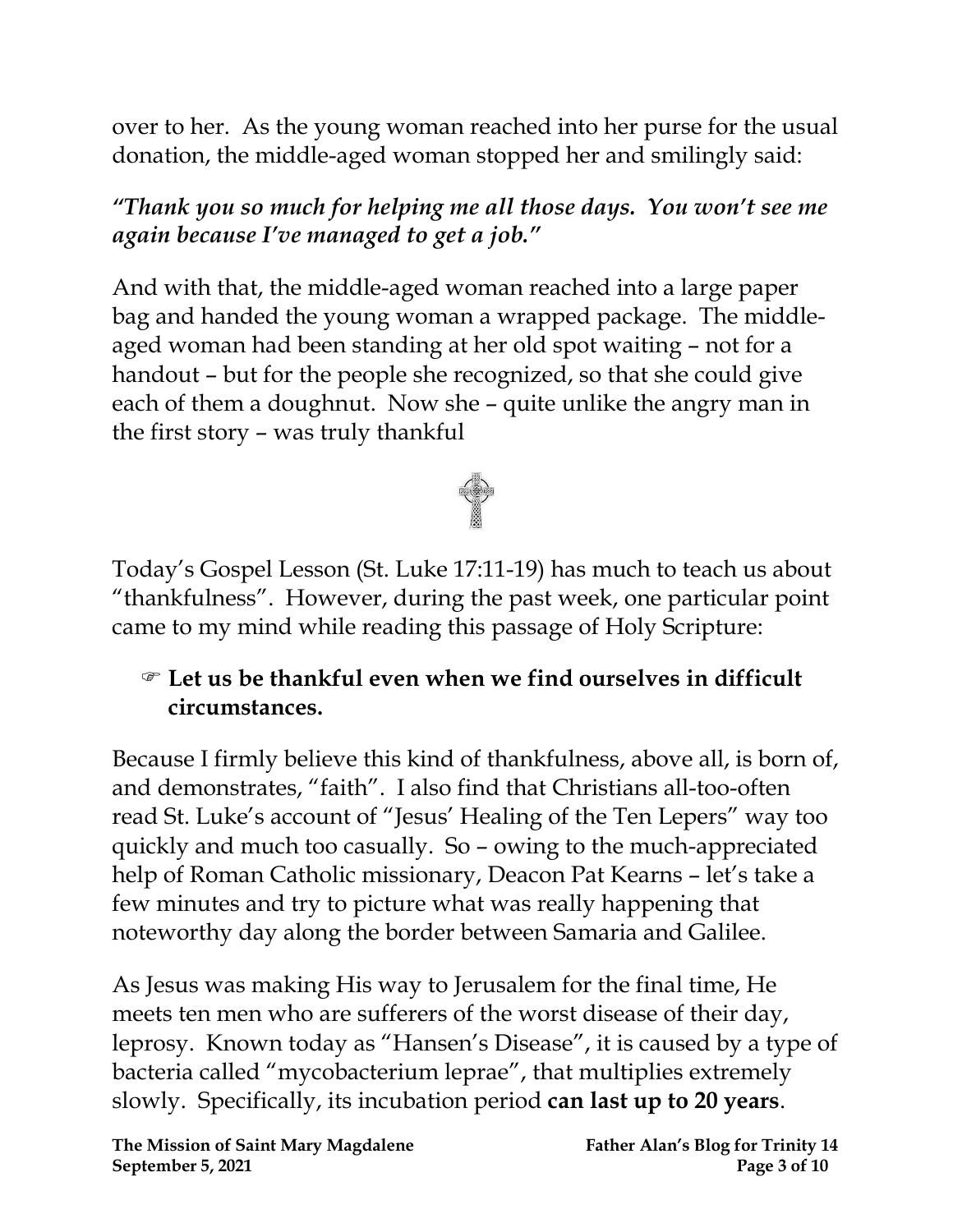Moreover, the physical effects of leprosy alone are horrifying, as it primarily affects the skin and peripheral nerves. Hence, in many cases, the initial pain of leprosy gives way to something more terrible than that: a loss of sensation in nerve endings, leading to more damage – to more body parts – and leaving in its wake:

- **painful sores; and**
- **disfigured faces; and**
- **damaged limbs; and**
- **P** missing fingers and toes.

In fact, leprosy can take 30 years to run its course, and, in that time span, entire limbs can simply fall off. Thus, leprosy was (and is), quite assuredly, a most hideous disease. Furthermore, it is difficult (if not impossible) to fathom exactly what it was like 2,000 years ago when medical treatment, as we know it today, was non-existent. Having said that, please allow me to quote Andy Cook, pastor of Shirley Hills Baptist Church in Warner Robbins, Georgia, to help give us an idea:

*"Beth Moore, in her book 'Jesus the One and Only', tells of an occasion she had to be near a modern-day leper colony. Something within her had always wanted to minister in a leper colony, but her trip overseas had given her the first opportunity to be near such a place. She walked by the entrance three times. She saw those who were suffering. She begged herself for a chance to go inside. But she could not.*

*The reason? The smell overwhelmed her. She could not work up the stomach to go inside the colony. She could not bear the thought of witnessing for the Lord, but at the same time becoming violently ill as she faced human beings already acutely aware that they were different. The trip passed, and she was not able to go inside.*

*In reading Beth Moore's account, I gained a new appreciation of how bad this disease must have been in the days of Christ. It wasn't just the grotesque damage, or the attack to our sight. It wasn't just the*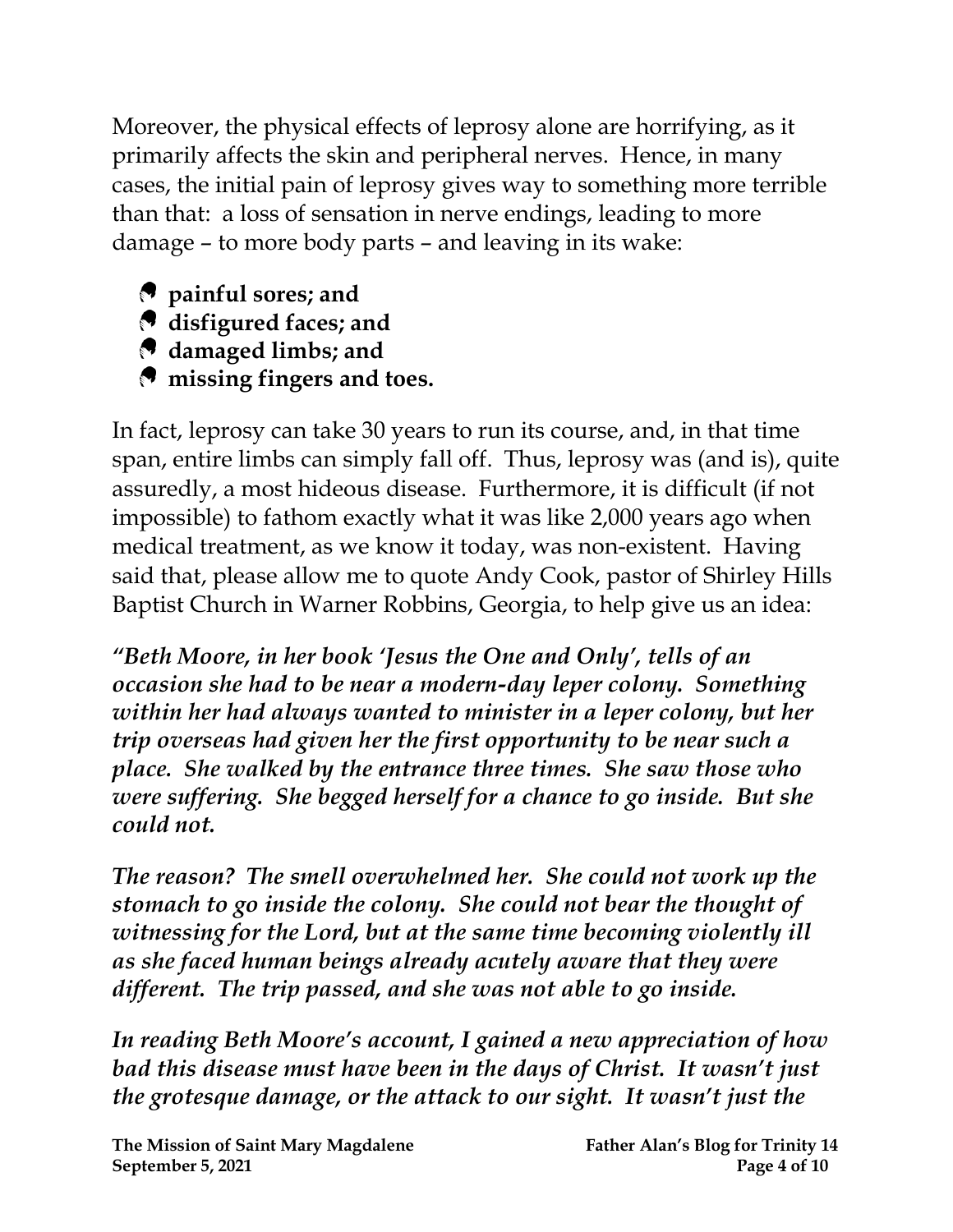*loud cries, the attack to our hearing. It was also the smell of rotting, decaying flesh, overwhelming even our sense of smell."*



To top it all off, the emotional pain of a leper must have been even worse than the physical pain, as the leper was immediately removed from his or her family and from his or her community. Indeed, for the leper, there could be no further contact with one's children or grandchildren. None whatsoever. A leper's spouse would not even have been allowed to kiss him or her "goodbye", as the afflicted would not have permitted it, for fear that the spouse would also become infected. Also, lepers tended to roam together, looking for food and begging for assistance (from a great distance, no less) thus, they learned to yell in loud voices, from the two-fold need:

- **to warn others to stay away; and**
- **to beg for help from across the "no-man's land" that separated them from the rest of Jewish society.**

What must it have been like, not only to have been removed from family and friends for a lifetime, but to have been forced to announce that removal **on a daily basis**? It must have been, in a word, **horrific** completely and utterly **horrific**. Yet in today's Gospel Lesson, as the ten lepers encounter Jesus (in verses 12-13), they stand at a distance and call out in loud voices filled with **hope**:

#### *"Jesus, Master, have pity on us."*

Or, in other words:

*"We want to be WELL."*

Please note: **these ten men had no hope until Jesus of Nazareth showed up in their lives**.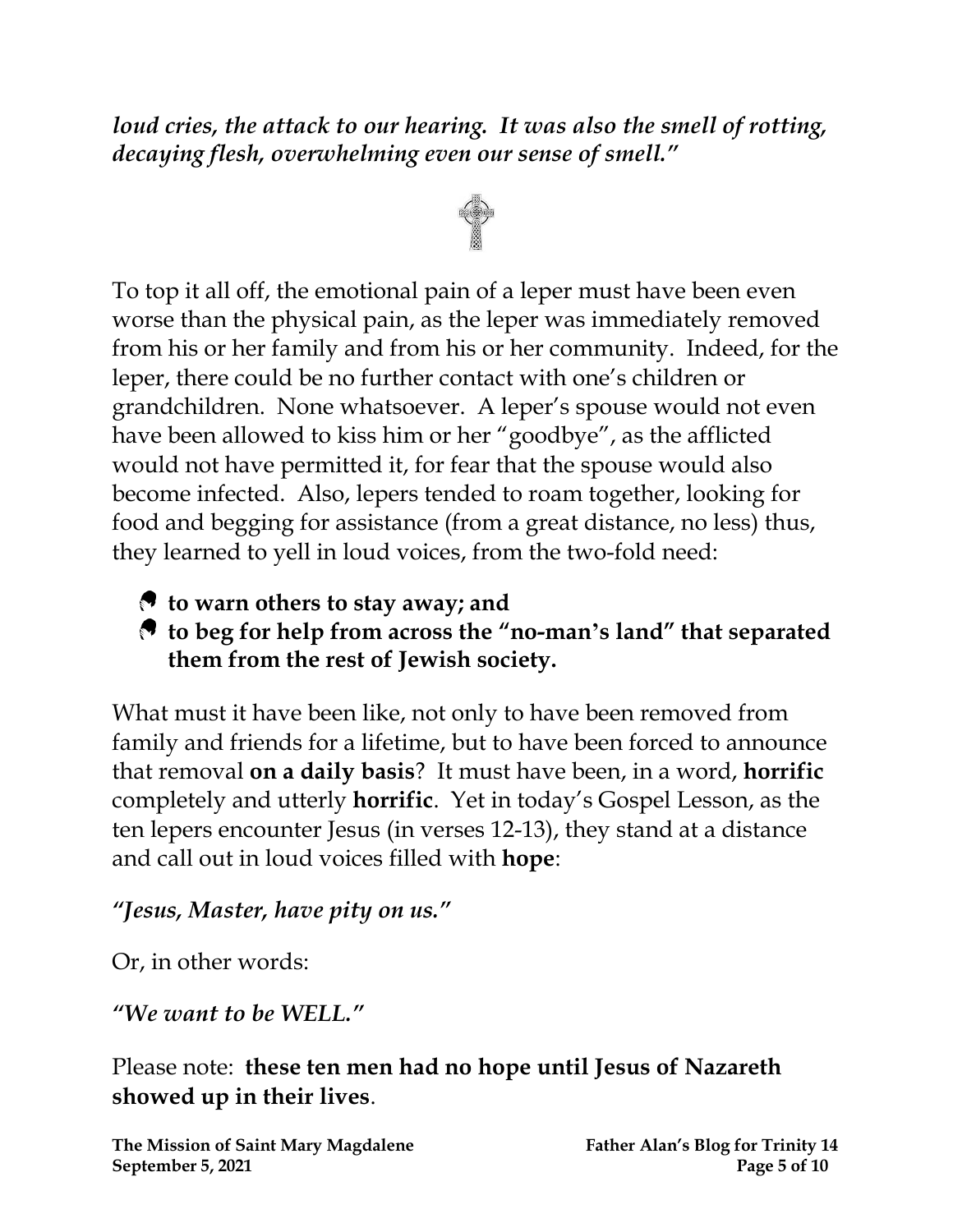(For when there is no hope, whatsoever, to be found **anywhere on earth** – that is, from:

```
 wealth;
social status;
power;
fame;
good looks;
fellow human beings;
medicine;
science and technology;
and so forth,
```
## **There is always hope to be found with our Lord and Saviour Jesus Christ.**)

Therefore – and this cannot be stressed enough:

### **These ten guys were absolutely, unequivocally, hope-less until the day that they met Jesus Christ.**

At any rate, in response to their urgent request, the ten men hear Jesus say something (in verse 14b) seemingly **unexpected**:

## *"Go and show yourselves to the priests."*

Now, the local priest had duties other than making sacrifices and leading worship on each Sabbath. For example (as laid out in detail in Leviticus 13:1-46), the priest was also somewhat of a "health official", meaning that if a person was somehow miraculously healed of any incurable sickness (in this case, leprosy), it was up to the priest to inspect that person's body, checking for a complete removal of the disease and to announce the heretofore diseased person as "cleansed". Only at that point, would it be lawful for that "now-clean" person:

## **to see his or her spouse again;**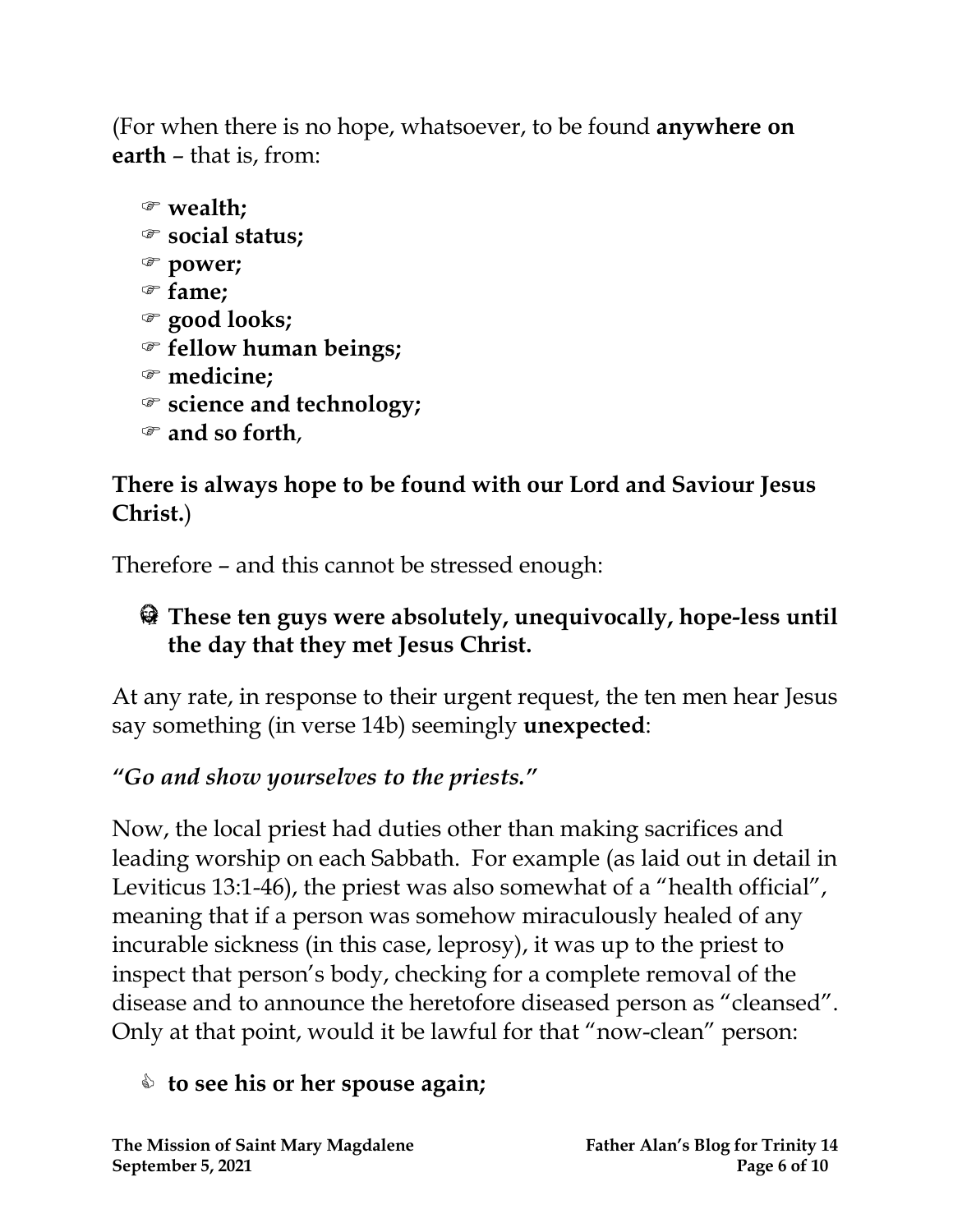- **to hold his or her children again;**
- **to look for work again; and**
- **to part of society again.**

Thus, once the priest gave the "OK", that person would be "officially healed".

Thus, when Jesus says to the ten lepers:

*"Go and show yourselves to the priests"*,

He is, in reality, urging the ten men to follow "normal procedure AFTER being cured". So, even though they are still afflicted with the disease, the men obediently head off in search of the priests – **and on the way they are cleansed**.

Let's not miss the point being made here:

 **For Jesus' miraculous healing to occur, these men had to start walking in faith before their circumstances changed one iota.**

Could there possibly be a more potent lesson for us?

**We cannot put conditions on God!** And we cannot wait until the problems are over to start walking in faith.

In short, then:

- **We cannot pray,** *"Lord if You will just solve this issue in my family, I will start going to church."*
- **We cannot petition,**  *"Lord as soon as I have enough money in the bank, I will support Your work."*
- **We cannot plea,** *"Lord if You will just heal my broken body, I will follow Your instructions for my life."*

**Again, we cannot put conditions on God!** Instead, Almighty God places a demand for faith on us **before anything at all has changed.**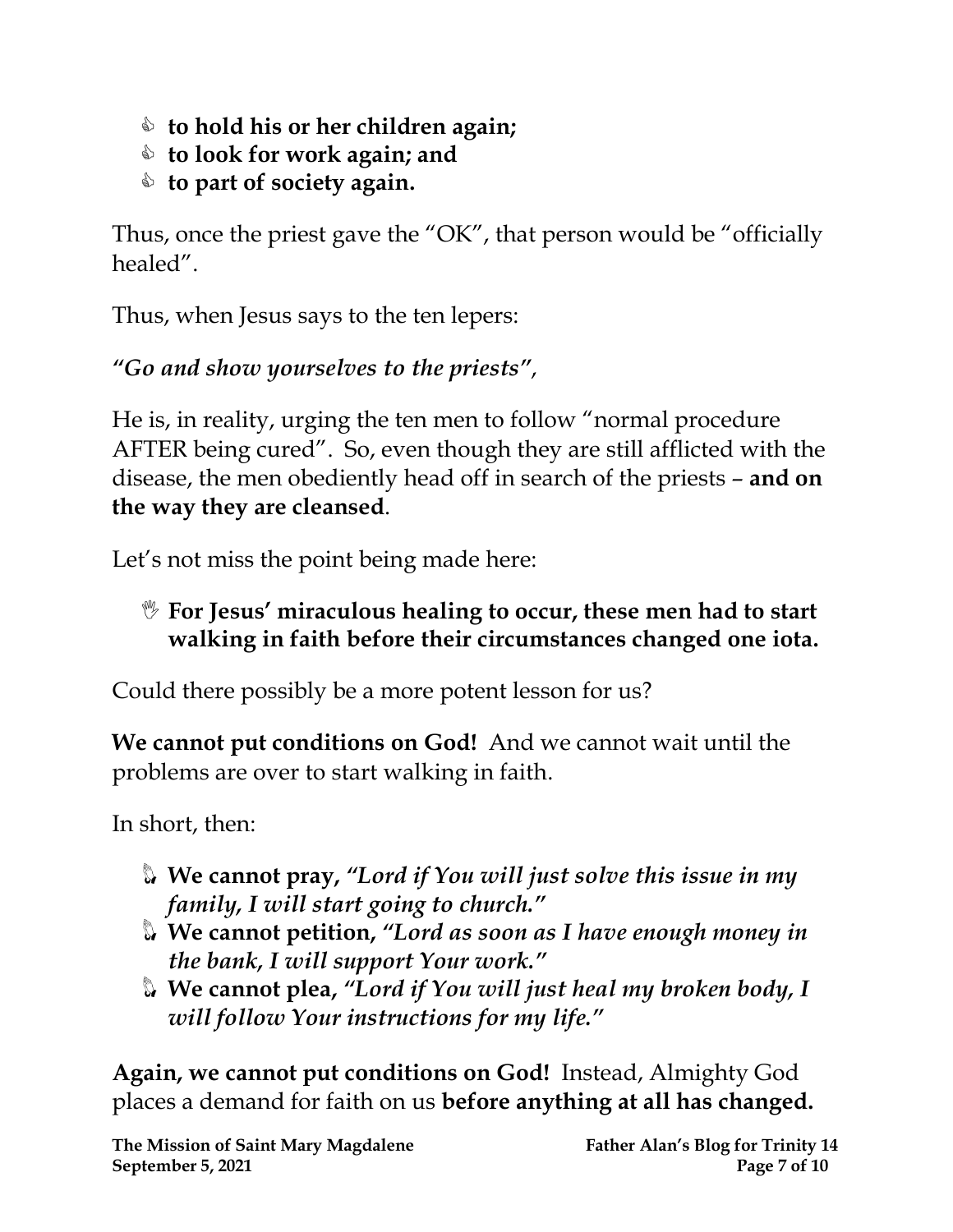For instance, God just may say to us:

- **Love me despite the disease.**
- **Obey me despite the lack of talent or the lack of resources.**
- **Follow me now despite the depression.**
- **Say no to the temptation while it still is difficult.**
- **Praise me in the darkest of nights and in the worst of circumstances.**

For this is the nature of our God – a God Who loves us so much, He will give us the opportunity to be thankful **when absolutely nothing about our circumstances gives us the motivation to be so inclined**. For that is the very definition of faith. More to the point, if we praised God only on the good days and only in the best of circumstances, it would not be faith at all. That would be more like a business arrangement, and as I have said many times in the past:

### **Faith, Christianity, this Mission, are not about BUSINESS!**



In 1996, while on a short-term missions trip, Jack Hinton, a Southern Baptist Pastor from New Bern, North Carolina, was leading worship at a leper colony on an island off the coast of the region of Tabango in the Philippines. Near the end of the service, there was time for one more song, so "Pastor Jack" asked if anyone had a request. A woman, who had been facing away from the pulpit for the entire service, suddenly turned around. Pastor Jack later admitted:

*"It was the most hideous face I had ever seen. The woman's nose and ears were entirely gone. The disease had destroyed her lips, as well. She lifted a fingerless hand in the air and asked, 'Can we sing, "Count Your Many Blessings"?'"*

Overcome with emotion, Pastor Hinton had to leave the sanctuary.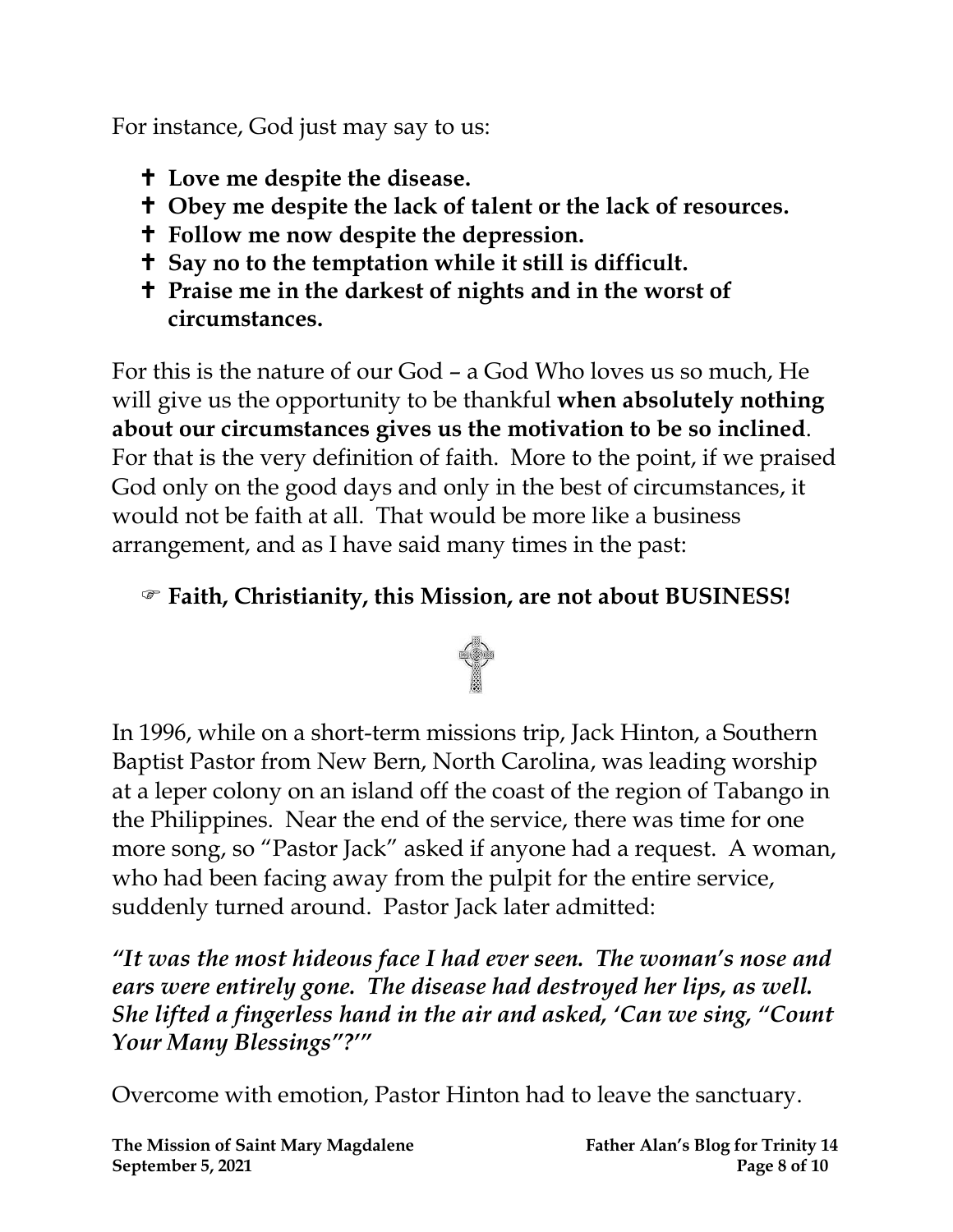He was followed out by a team member who said:

*"Jack, I guess you'll never be able to sing that song again."*

*"Yes, I will, "*

Pastor Jack replied,

*"But I'll never sing it the same way."*



Some of us may be in horrible circumstances right now. And what may await some of us later today, or this week, will literally confront us with having to make the choice:

#### **Will we be thankful, despite the difficult circumstances in which we find ourselves?**

In other words:

 **Will we be able, in all things, to earnestly "count our many blessings"?**

If so, like:

- **the ten men in today's Gospel Lesson, or**
- **the woman at the Philippine leper colony,**

We will have visibly demonstrated:

- **true, healing, and**
- **lasting,**

FAITH.